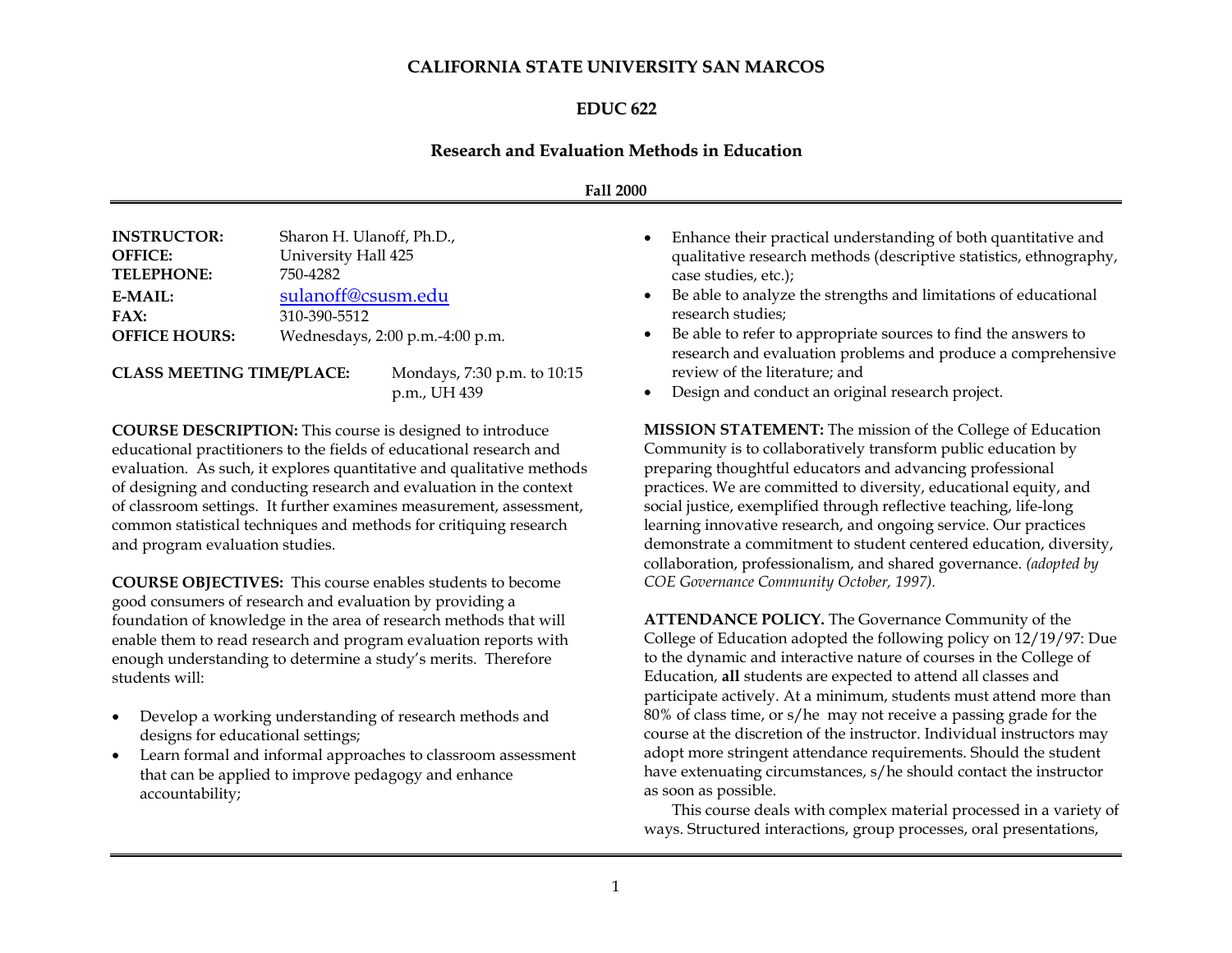guided discussion of readings, and self-disclosure exercises are the norm. Students are expected to have read assigned materials by the date indicated in the syllabus, and should be prepared to discuss readings individually or in variously structured groups. The degree of your engagement in these processes forms the basis for points assigned. Due to the fast paced and highly interactive nature of the course, regular attendance and full participation are expected: teaching and learning is difficult (if not impossible) if one is not present for and engaged in the process. Therefore, College Policy is amplified as follows:

- 1. Missing more than 2 class meetings will result in the reduction of one letter grade.
- 2. Arriving late or leaving early on more than two occasions will result in the reduction of one letter grade.
- 3. Illness and emergency circumstances will be negotiated on a case-by-case basis.

Students are expected to establish appropriate personal, academic and career-ladder priorities. These measures should not be considered punitive. Rather, they should be viewed as taking appropriate individual responsibility for one's own learning in a democratic, collaborative and reciprocal learning environment.

#### **REQUIRED TEXTS:**

Charles, C. M. (1998). *Introduction to educational research*  (Third Edition)*.* White Plains, NY: Longman.

Pyrczak, F. (2000). *Writing empirical research reports* (Third Edition). Los Angeles, CA: Pyrczak Publishing.

Ulanoff, S. H. (2000). *Research methods*. San Marcos, CA: Customized materials. This packet will be available at the beginning of October.

**COURSE REQUIREMENTS:** All students are expected to attend every class session unless otherwise arranged. Students are further expected to be prepared for class and to participate accordingly. Reading should be completed before the class meeting. **All assignments must be handed in on the due date.** Assignments

must be typed and double-spaced. Please note: in order to receive a grade of A or B students must turn all assignments in on time.

- 1 Hanging Around Activity 20 points
- 2 Article Analyses 30 points 1 Human Subjects Protocol 10 points
- 1 Research Paper/presentation 30 points
- Attendance and participation 10 points

## **GRADING (plus or minus grades at the discretion of the instructor):**

- $A = 100 90$
- $B = 89-80$  $C = 79 - 70$

### **ASSIGNMENTS:**

*Hanging Around Exercise* : This assignment is designed to prepare you as a future ethnographer. An ethnographer uses a variety of data collection methods and forms of inquiry in order to "make sense" of a given setting, event, or set of occurrences. A good ethnographer asks this initial question to guide her inquiry: what is going on here? This is followed by: what is going on here that may be of some sort of significance? Each of these are important questions, in that, the ethnographer seeks to gain meaning and understanding from events that are often "common" to her set of experiences; the challenges is to address these common occurrences in ways that make the events, settings, etc., "strange" or "uncommon." It is a challenge to the educational ethnographer to gain meaning and make sense out of events, situations, settings, (e.g., playtime, reading time, sharing time, the school community, a game of jump rope) that are in fact, "commonplace." As ethnographers we are asked to look at common events as "exotic" and/or "new."

An underlying notion of the ethnographic method is to begin to make meaning, by describing events, settings, interactions, etc., in ways that are value-free and unbiased. This is our challenge for this assignment -- to describe in a value-free context. Good luck! Where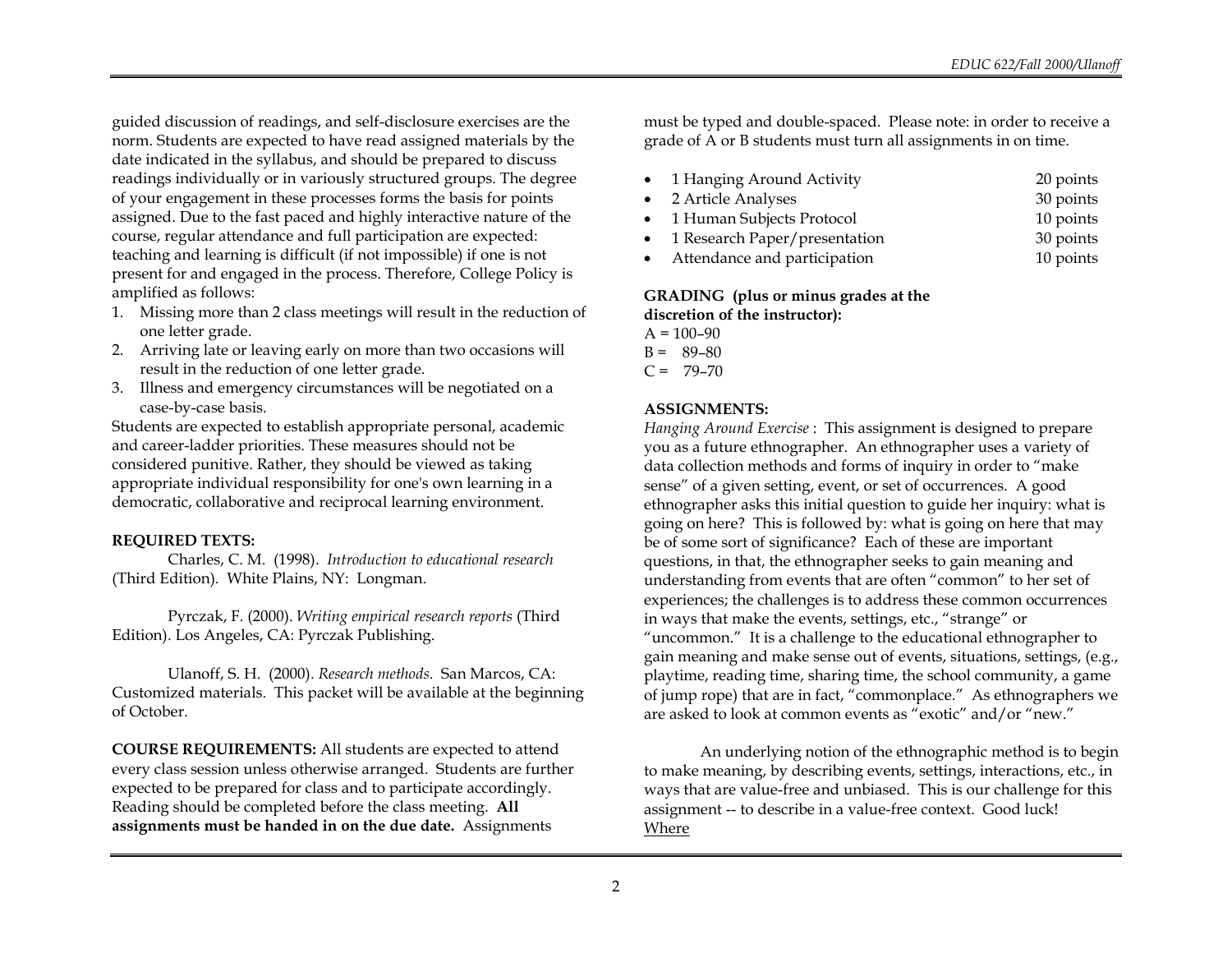You will visit a store that sells groceries. It is up to you to select the type of store, e.g., mini-mart, supermarket, corner grocery, farmers market, etc. You will spend at least 45 minutes in the setting.

#### What

(a). You will spend the first 5-6 minutes "casing/checking-out" the setting. As you walk around the setting, make note of the:

- 1. physical lay-out of the store;
- 2. construct a spatial map and attach to your write-up; participants, food sections, etc.;
- 3. take notes regarding the setting; and
- 4. include a one paragraph statement that tells the location, time, & date.

(b). Next, you will observe customers as they shop. Take notes on one particular customer. Record how this customer shops, e.g., what section of the store does s/he begin to shop in? What observable behaviors do you note as your shopper selects her/his purchases? Write at minimum a one page description that objectively describes your shoppers behavior.

(c). Classification scheme: How are store items organized in this setting? (e.g., foods, beverages, dry goods) (1-2 paragraphs).

#### (d) Social Organization:

1. Who goes to the supermarket?

2. What social rules are used in the setting? (1-2 paragraph.)

(e). Reflective Notes: (separate page) Note your impressions and reflections regarding this experience. Reflections may be stated accordingly, ße.g.,

R-1 "I was very tired and had never before shopped at this supermarket. I wondered how everything would turn out."

(f). Questions: Please note any questions, issues of concern that you might raise if you want to continue as a researcher in this setting.

(g). Synopsis: What did you observe? (1-page) **This assignment is due September 25, 2000.**

*Article analysis.* Students will be given a specific article to analyze as a means of evaluating ongoing progress in terms of the understanding and application of concepts presented in class. Students will be asked to work in groups of four to use what they have learned in class to analyze two research articles, one qualitative and one quantitative. All students will receive the same article with a set of specific questions to answer one week prior to the actual analysis. Students will read the articles on their own and work in groups to complete the assignment in class. **The analyses will be done November 27 and December 4.**

*Research paper/presentation*. Students are asked to think about a problem, issue, question, or concern that you would like to examine in relation to the education of the students in our schools. This assignment is intended to be open-ended, in order to allow you the flexibility to explore issues of personal interest. We will brainstorm ideas in class and students will be able to discuss issues, problems and progress in their weekly writing group meetings. Students are encouraged to collaborate on a research question.

After you have settled on a question or problem, you will design some way to begin to answer the question. This can involve interviews with students or teachers, observations of individuals or groups, or any other means of gathering "data."

While there is no specific format for your paper and you will examine various examples in class, each paper must contain specific sections. You will work in writing groups to conference, give and receive peer feedback regarding your research project. The following is a summary of the component parts and due dates for each section of the research paper.

#### **DUE DATE RESEARCH PAPER SECTION**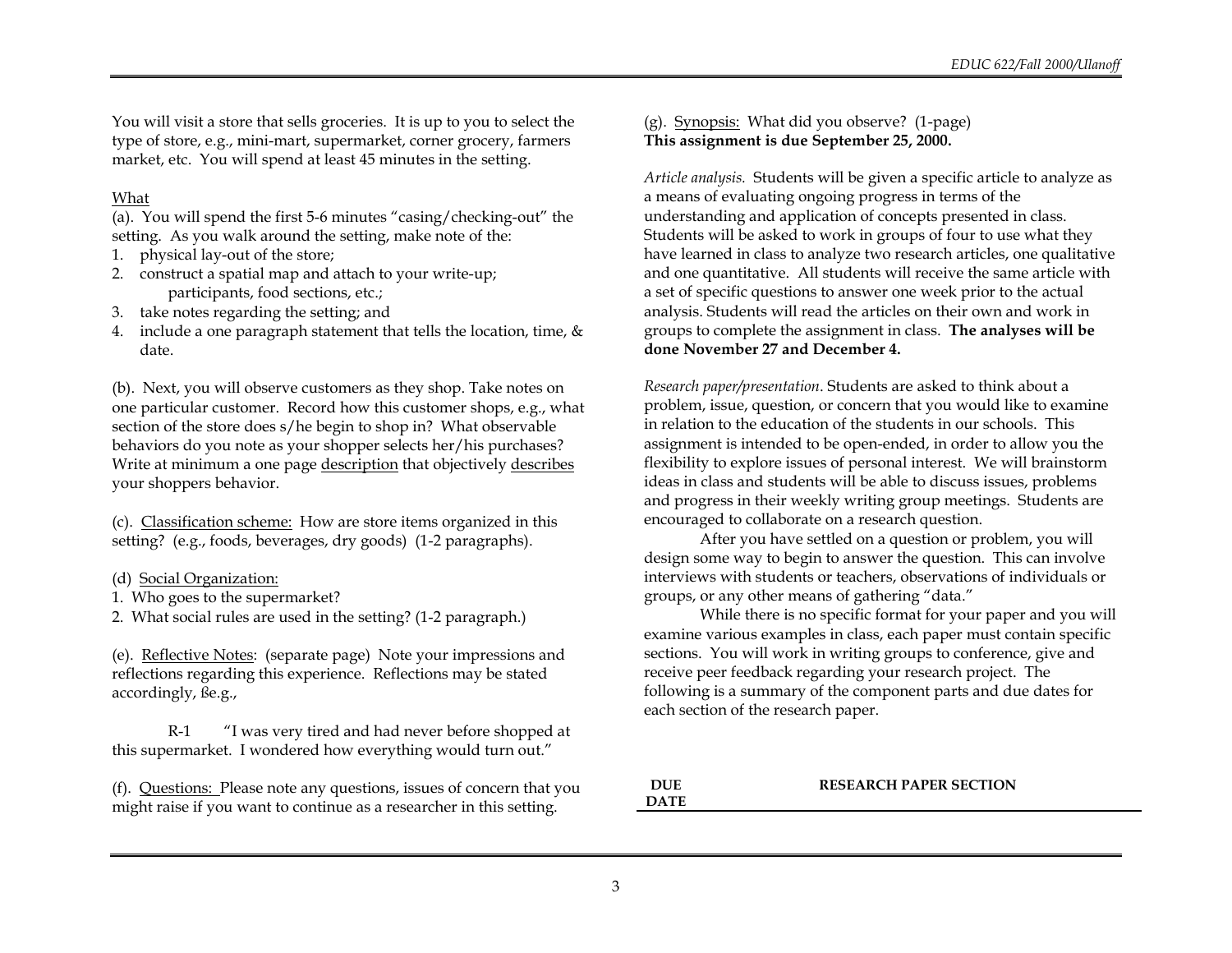- Oct. 2 *Question/methodology*: This is a one page paper that states the question your are asking and how you intend to go about answering the question, e.g. will you use a survey/questionnaire, observe students, interview students, etc.
- Oct. 9 *Setting/sample*: In this section you will describe the class population and the specific group with which you will be working during your inquiry project.
- Oct. 16 *Theoretical framework/review of the literature:* This section situates your research in context. It is an overall glimpse into the existing research that deals with your question both in a general and in a specific manner. You will need to find and read a minimum of eight to ten articles/chapters related to your question and write a three to five page narrative summarizing the literature. You will make global statements that you then support with citations from the research. Be sure to cite the opposing view, if applicable. If you are not done with the literature review at this time, please bring an annotated reading list at this time.
- Oct. 23 *Methodology and instrument development:* In this section you will describe the methodology you will use in detail, including any questionnaire, survey, interview questions, observational checklist, or whatever other instrument or tool you will use to collect your data. Be sure to bring a copy of your instrument to class.
- Oct. 30 *Working draft:* For this section you will put together your question, theoretical framework and methodology including your setting/sample and how you are conducting your research. You also need to bring all your "stuff," that is field notes, interviews, surveys, etc., all the data you have collected so far, and a description of how you will analyze this data. You are not expected to have your data analyzed and you may bring scraps of paper, if necessary. Remember that there is no specific format for your paper.
- Nov. 6 *Findings:* In this section you will report the findings from the analysis of your data.
- Nov. *Conclusions:* In this section you will report your conclusions based on
- 13 your findings. Be sure to tie them into your theoretical framework. Do your findings agree or disagree with those studies you read?
- Nov. *Rough draft:* Here is where you tie all the sections together. Bring a
- 13 draft of your entire inquiry for process work in your writing group.
- **Dec. 4 Final draft:** Turn in the final draft of your research paper. Turn in two copies of your paper. Prepare a 1 page synopsis of your findings to distribute to your classmates, and be prepared to give a brief presentation.

Be sure to bring two copies of each section to class each week, one to turn in and one for process work in your writing group that you will take home in order to use peer feedback on subsequent sections. This assignment is due **December 4, 2000. Be sure to use APA format for your paper. On December 11 you will make a brief (5 minute) presentation on your research.**

*Human Subjects Protocol:* In order to prepare you for the completing your final project/thesis in the MA program, you will complete an application for Human Subjects Approval for your research paper. This application will be written according to the CSUSM Institutional Review Board Guidelines available on the CSUSM website. Steps to completing this assignment include:

- 1. Accessing the CSUSM IRB guidelines on the website;
- 2. Choosing the appropriate type of application (full review, expedited review or exemption);
- 3. Completing the protocol;
- 4. Submitting the protocol to me for review; and
- 5. Making revisions as necessary.

# **This assignment is due October 23.**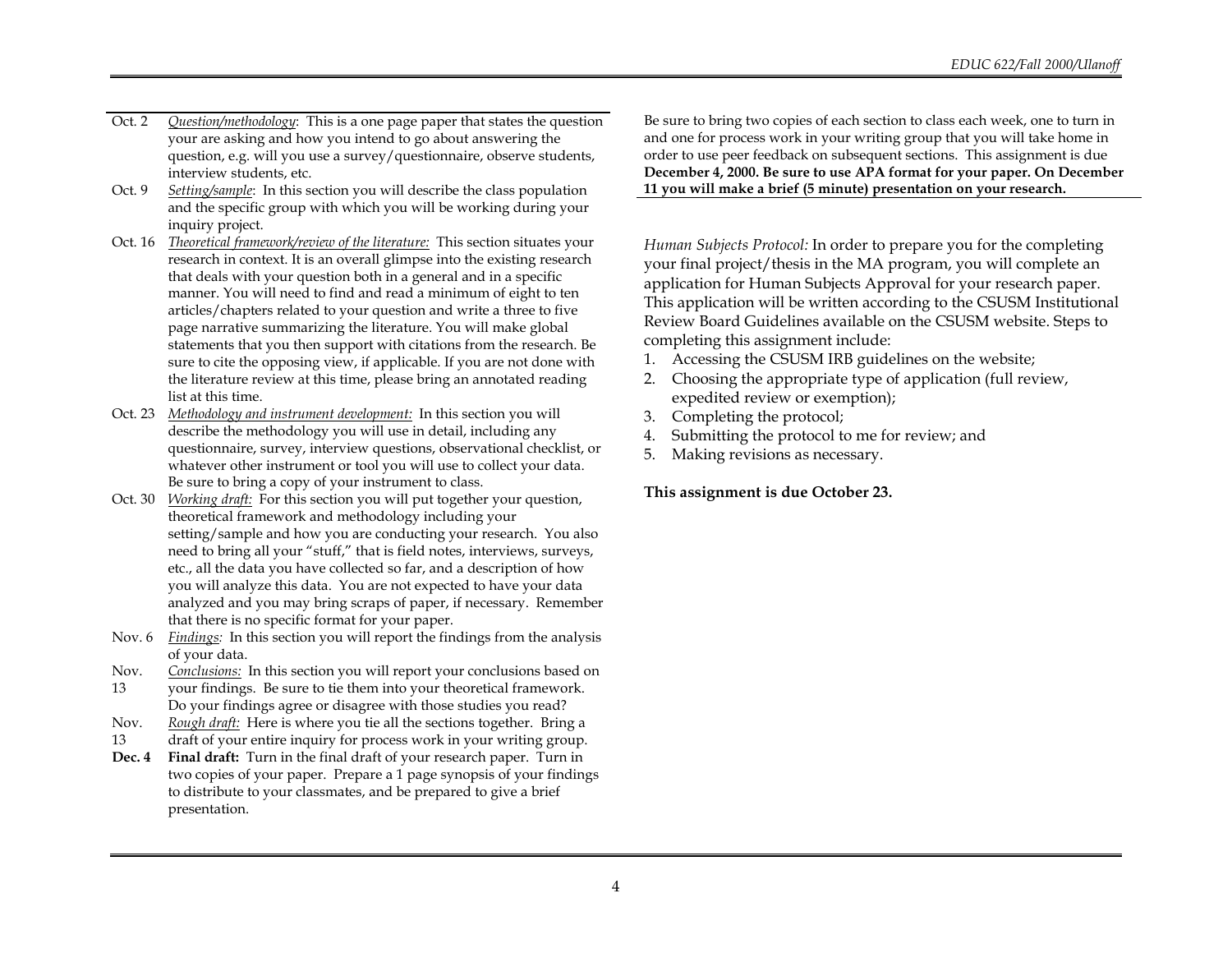**COURSE OUTLINE:** Readings are expected to be done prior to class meeting. Please read the Pyrczak book in accordance with assignments.

| <b>DAT</b><br>${\bf E}$ | <b>TOPIC</b>                                                                                                                    | <b>ASSIGNMENTS</b>                         | 10/9                    | Types of research: Descriptive<br>and Historical Research;<br>Correlational research;                              | Charles, Ch. 11, 12;<br>Setting/sample due!                                                          |
|-------------------------|---------------------------------------------------------------------------------------------------------------------------------|--------------------------------------------|-------------------------|--------------------------------------------------------------------------------------------------------------------|------------------------------------------------------------------------------------------------------|
| 8/28                    | Introduction/overview of<br>educational research;<br>similarities and differences<br>between qualitative and                    | Charles, Ch. 1.                            |                         | Questioning techniques                                                                                             |                                                                                                      |
| 9/4                     | quantitative types of research<br>Labor Day Holiday, no class                                                                   |                                            | <b>DAT</b><br>${\bf E}$ | <b>TOPIC</b>                                                                                                       | <b>ASSIGNMENTS</b>                                                                                   |
| 9/11                    | Types of educational research;<br>Introduction to qualitative<br>research; Choosing research<br>topics; Intro to human subjects | Cochran-Smith and Lytle;<br>Ch. 2 & 3;     | 10/16                   | Types of research: Action &<br>evaluation research                                                                 | Charles, Ch. 13; Castaneda,<br>Ulanoff and Rios, 1997 (in<br>class); Lit. review due!                |
| 9/18                    | regulations<br>The tools of qualitative research;                                                                               | Charles, Ch. 4 & 5; Heath                  | 10/23                   | Experimental, quasi-<br>experimental, and causal-<br>comparative research                                          | Charles, Ch. 14; Human<br>Subjects due; methodology<br>and instrument due!                           |
|                         | Examining published research                                                                                                    | (class).                                   |                         |                                                                                                                    |                                                                                                      |
|                         |                                                                                                                                 |                                            | 10/30                   | Data analysis; emic and etic<br>approaches; Coding, patterns,                                                      | Castaneda; Ulanoff;<br>Working draft due!                                                            |
| 9/25                    | Ethnography; instrumentation;<br>Designing a research project                                                                   | Charles, Ch. 6;<br>Hanging around exercise |                         | categories and hypotheses                                                                                          |                                                                                                      |
|                         |                                                                                                                                 | due!                                       | 11/6                    | Presenting findings, writing up<br>research; teacher research                                                      | Ulanoff, Quiocho, Roche and<br>Yaegle; Findings due!                                                 |
| 10/2                    | Procedures and tools for data                                                                                                   | Charles, Ch. 7;                            |                         |                                                                                                                    |                                                                                                      |
|                         | collection                                                                                                                      | Question/methodology due!                  | 11/13                   | Data analysis: mediating and<br>spurious factors; quantitative<br>analyses: statistical concepts<br>and procedures | Charles, Appendix;<br><b>Conclusions and rough</b><br>draft due! Article for<br>analysis handed out. |
|                         |                                                                                                                                 |                                            | 11/20                   | Working session on research<br>papers                                                                              |                                                                                                      |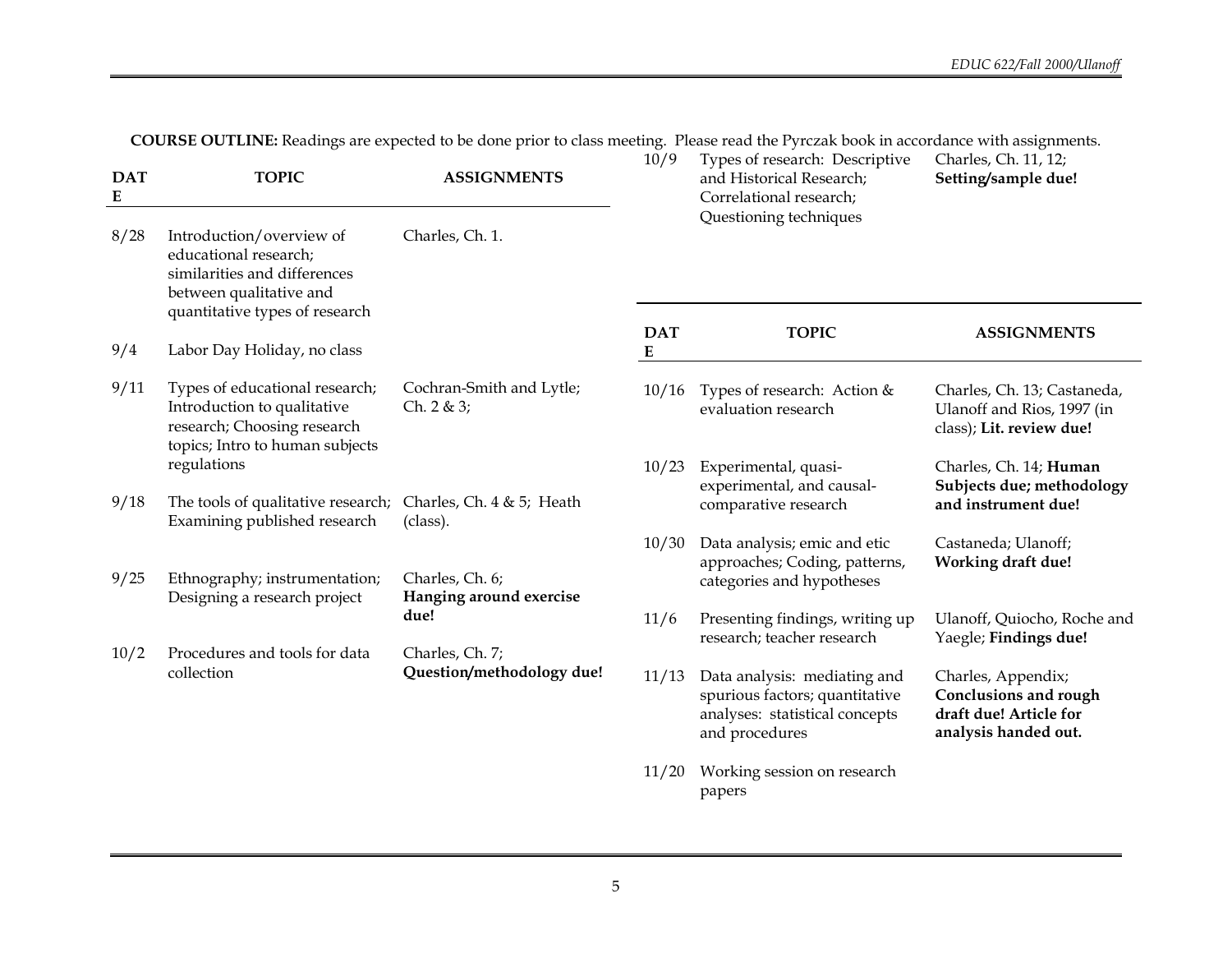|       | 11/27 Validity, reliability and<br>generalizability                           | Charles, Ch. 2 revisited;<br>Charles, Ch. 14;<br>Article analysis 1 |
|-------|-------------------------------------------------------------------------------|---------------------------------------------------------------------|
| 12/4  | Presenting your research;<br>Mixing qualitative and<br>quantitative research; | Charles, Ch. 9;<br>Article analysis 2<br><b>FINAL DRAFT DUE!</b>    |
| 12/11 | Recap and closure; Research<br>presentations                                  |                                                                     |